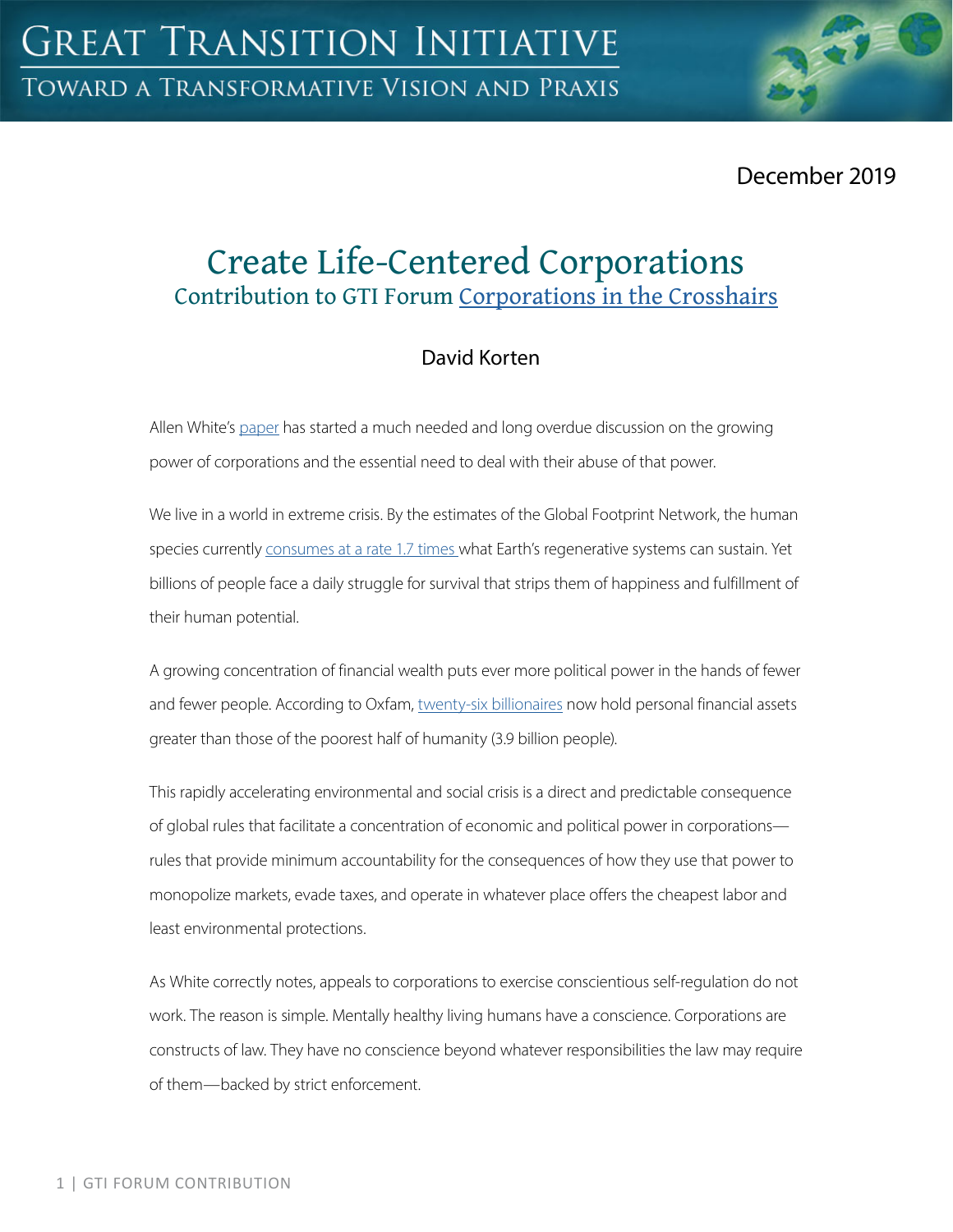Corporations that are under the control of individual humans—rather than the financial markets may act responsibly when those individuals possess a deep concern for the common good. Such corporations, however, are rare—at least among those of any consequential size.

Most large corporations are captives of financial markets that drive the pursuit of short-term financial gain with no concern for the social or environmental consequences. Not only do they fail to serve the common good, but they are also driving us all toward civilizational collapse. Indeed, they are driving us toward human self-extinction.

These conditions create an imperative for urgent structural change. Fortunately, corporations are entirely human creations. Indeed, there is no equivalent in nature. If they do not serve our needs, humans have both the right and the means to change—even eliminate—them.

#### Corporate Purpose

White notes there was a time in the early United States when corporations were chartered only for a specific length of time to fulfill a designated public purpose, such as to build a bridge or a canal. The former colonies had fought a brutal war to gain their freedom from the abuses of imperial rule, including the state-sanctioned monopoly power of the British East India Company. They were acutely aware of the potentials for abuse of corporate power, and they wanted none of it.

Despite that early public awareness, corporate interests have been able to mount a relentless drive for power that has, over time, reduced US democracy to little more than an aspiration. Indeed, the United States has become a global driver of the processes by which global corporations pursue with impunity the destruction of Earth's capacity to support life. And ironically, they do so for the primary purpose of growing the fortunes of billionaires.

It is worth remembering that a corporation exists only when a government has issued a charter. There is no legitimate reason for any democratically accountable government to issue a corporate charter other than to serve a public purpose. Similarly, there is no legitimate reason why a corporation chartered by one government jurisdiction has any inherent right thereby to do business in any other jurisdiction unless granted that privilege by the people of that jurisdiction through their government.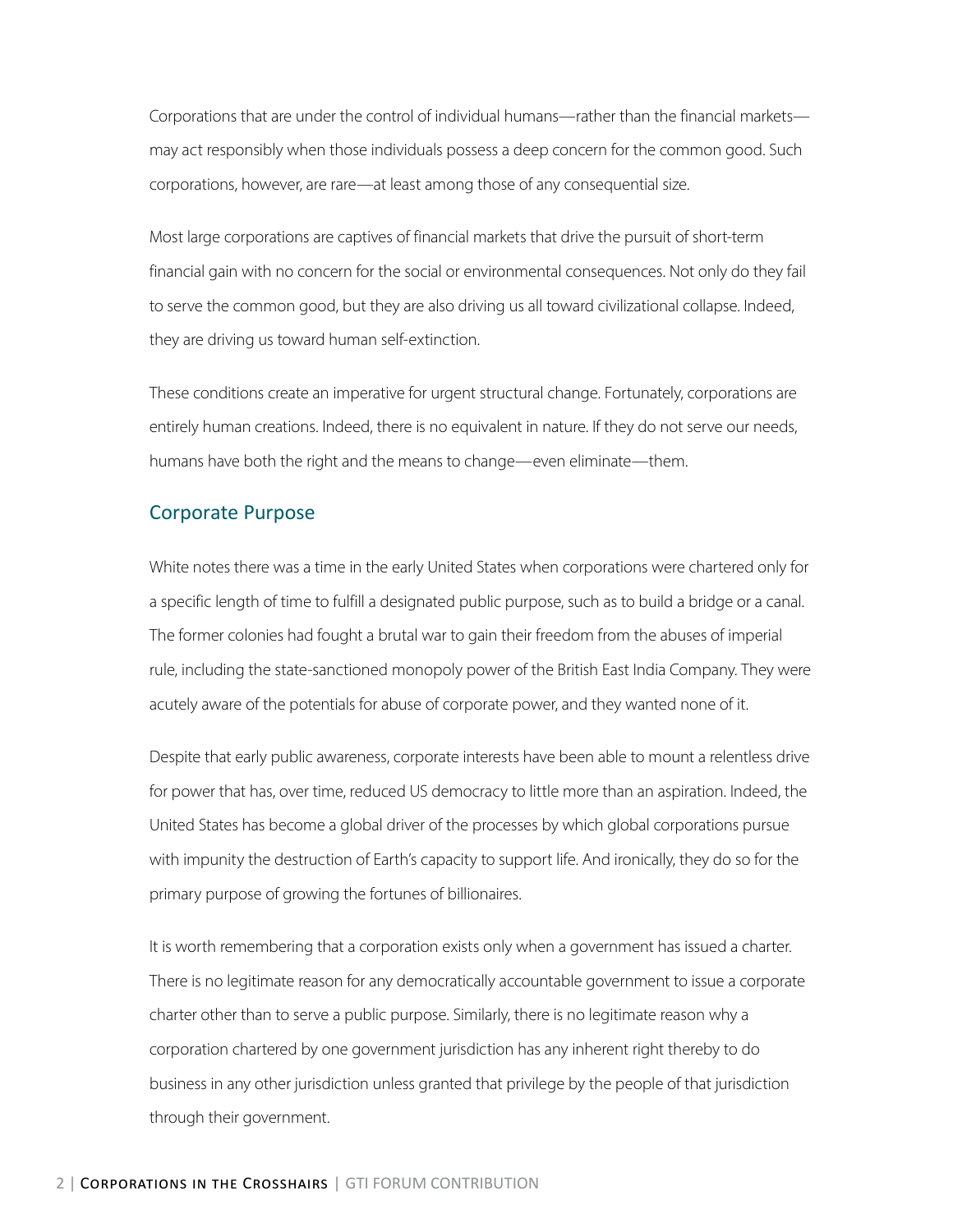That current law contradicts these simple truths is a consequence of corporate interests' ability to manipulate the legal system.

Current rules governing corporate conduct encourage and reward what should be treated as criminal behavior. Consider the following examples:

1. They allow corporations to reap the rewards of their decisions without bearing the full costs. For example, when they evade paying taxes, they evade paying their fair share of the costs of infrastructure, education, or other essentials of doing business.

2. They allow the corporation to assess value only in terms of financial costs and returns, thus ignoring the need to secure the health of Earth's regenerative systems on which all life depends.

3. They allow corporations to use their enormous financial resources and centralized decisionmaking to shape public opinion and pressure politicians to assure that laws favor corporate interests instead of public interests.

Calls for corporate responsibility generally assume that those who work for corporations, especially top management, are free to exercise moral responsibility on behalf of the corporation should they choose to do so. This ignores an important reality. Unless they own the corporation, those who lead a corporation only appear to be in charge. They serve only at the pleasure of financiers who compete for control of any corporation that is not taking full advantage of opportunities to maximize profits—which often means externalizing costs.

#### Business in Service to Community

Science is coming to recognize what many indigenous people have long understood: life exists can only exist—in diverse communities of living beings that self-organize to create and maintain the conditions of their own existence. The concept is captured by the South African term *ubuntu*, which translates to "I am because we are."

This basic frame of how life organizes is demonstrated in a very personal way by the human body. For each of us, our body consists of tens of trillions of cells and micro-organisms that self-organize beyond our conscious awareness to create and maintain the vessel of our consciousness and the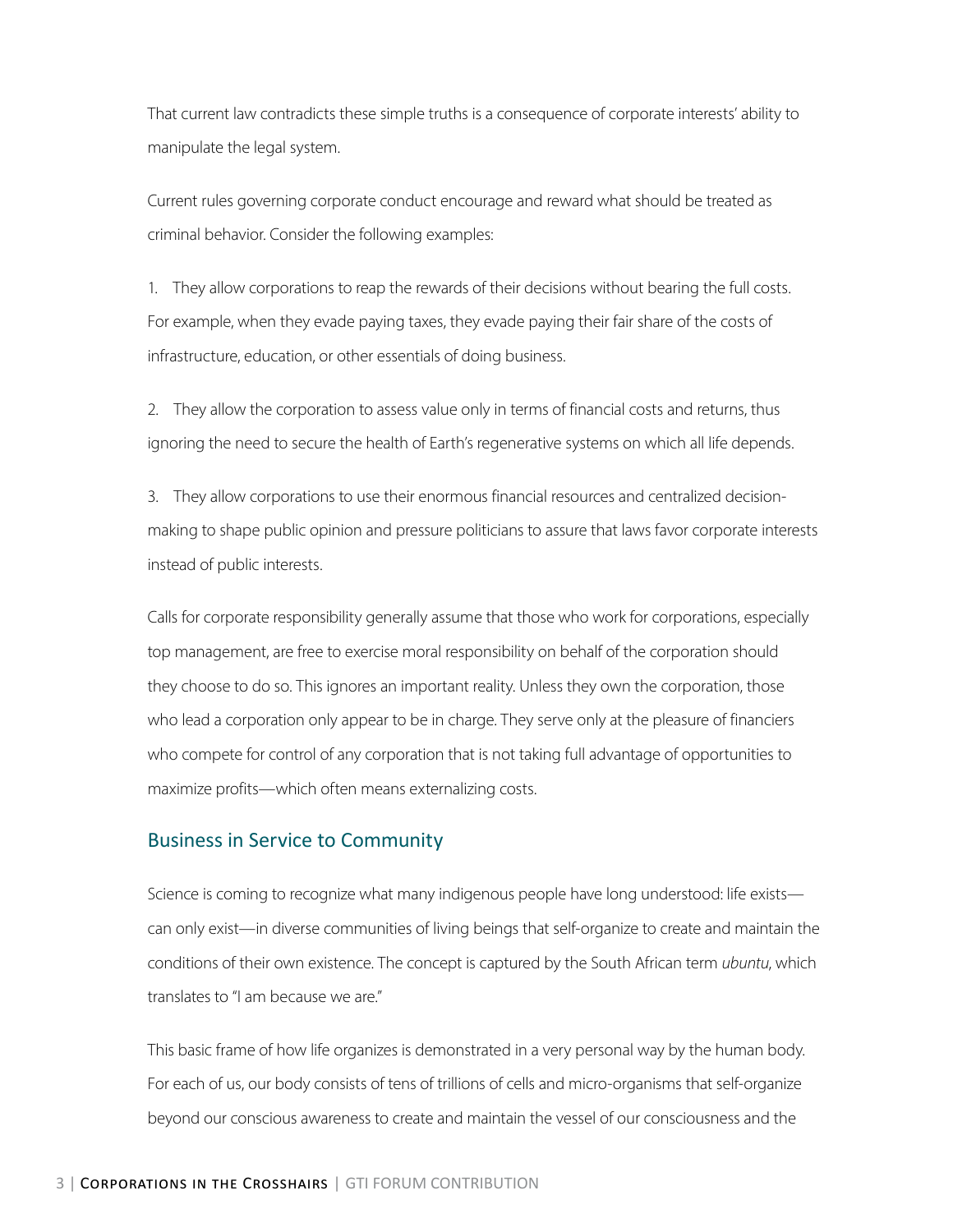vehicle of our agency. On a far grander scale, the countless living organisms that comprise Earth's community of life similarly self-organize to create the conditions on this planet essential to life's existence.

The purpose of all human institutions—including corporations—must be to serve human well-being and the health of the planet on which we all depend.

Trying to set and enforce rules at a global level to force transnational corporations to serve the people and planet they were created and designed to exploit would be an exercise as futile as a call for voluntary responsibility. Any global institution created to implement such rules will be subject to nearly instant co-option by the very corporations it is created to control.

A better solution is to break up transnational corporations and restructure them in ways that assure community accountability. How this might be done to best serve the well-being of people and Earth is a topic worthy of serious discussion, with implications well beyond the corporation.

With few exceptions, humans have fallen into a pattern of organizing around hierarchical institutions that centralize power. Capitalism vs. socialism is a false choice specifically because both, as currently understood and practiced, centralize rather than distribute power. Thus, they diminish local control and responsibility and suppress essential local adaptation to changing local conditions. Electing the leaders who head those institutions is only a partial corrective.

Our challenge in learning to function as a global society dependent on the health of a living Earth is to learn to organize as life organizes—within holonic structures that self-organize from the bottom up in response to constantly changing local conditions, with the support of higher system levels. It is a frame for which we barely have the language needed for a coherent discussion. Yet it is the way that life has organized since life first emerged. And it is the way we must now learn to organize.

The closest human approximations would probably be the organizational forms common to most indigenous societies. In the business sector of contemporary societies, they might be the varied forms of cooperative organization based on cooperative ownership.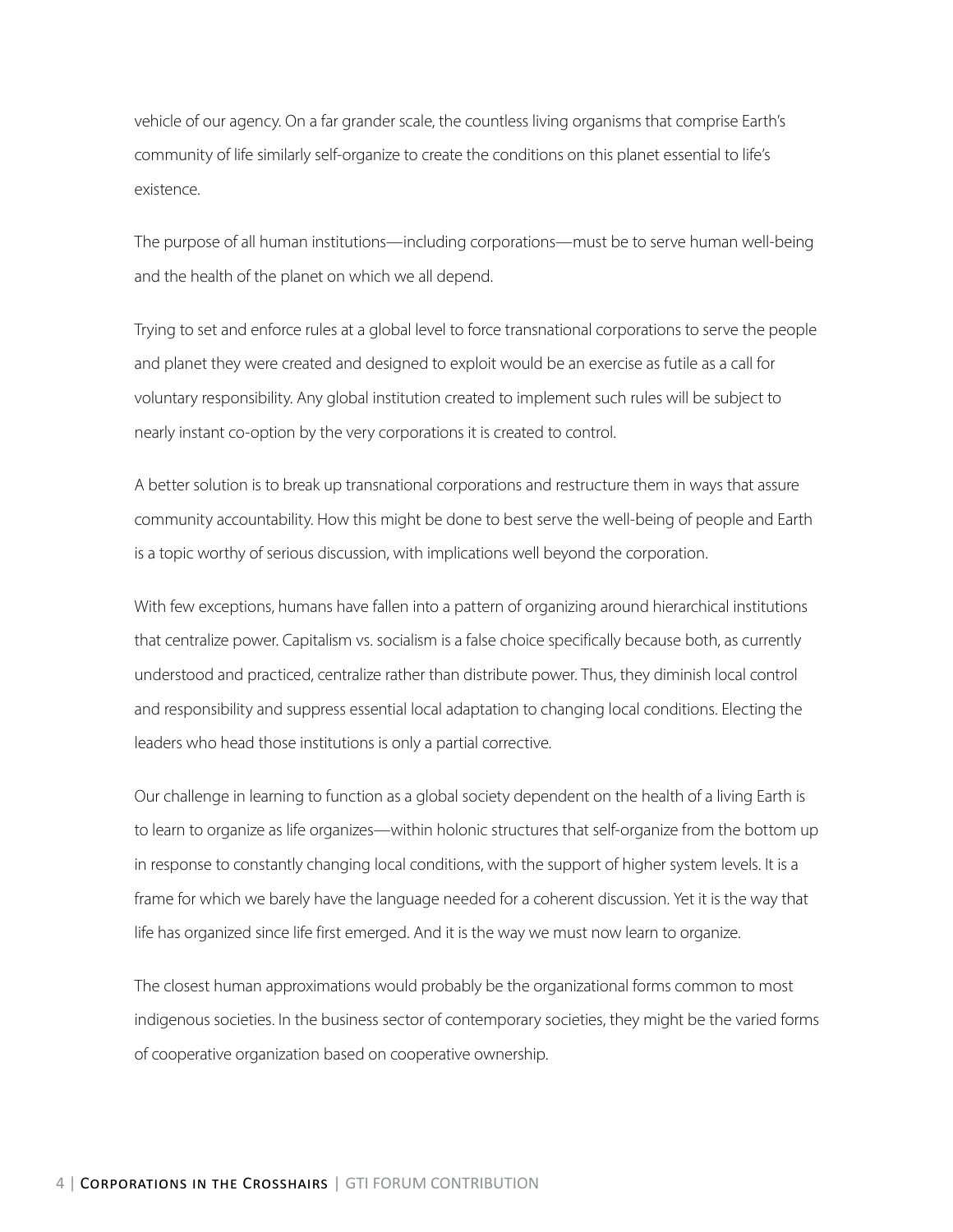The work of developing creative options would be a fitting challenge for schools of management interested in creating organizational models for the new human civilization we must now create together.